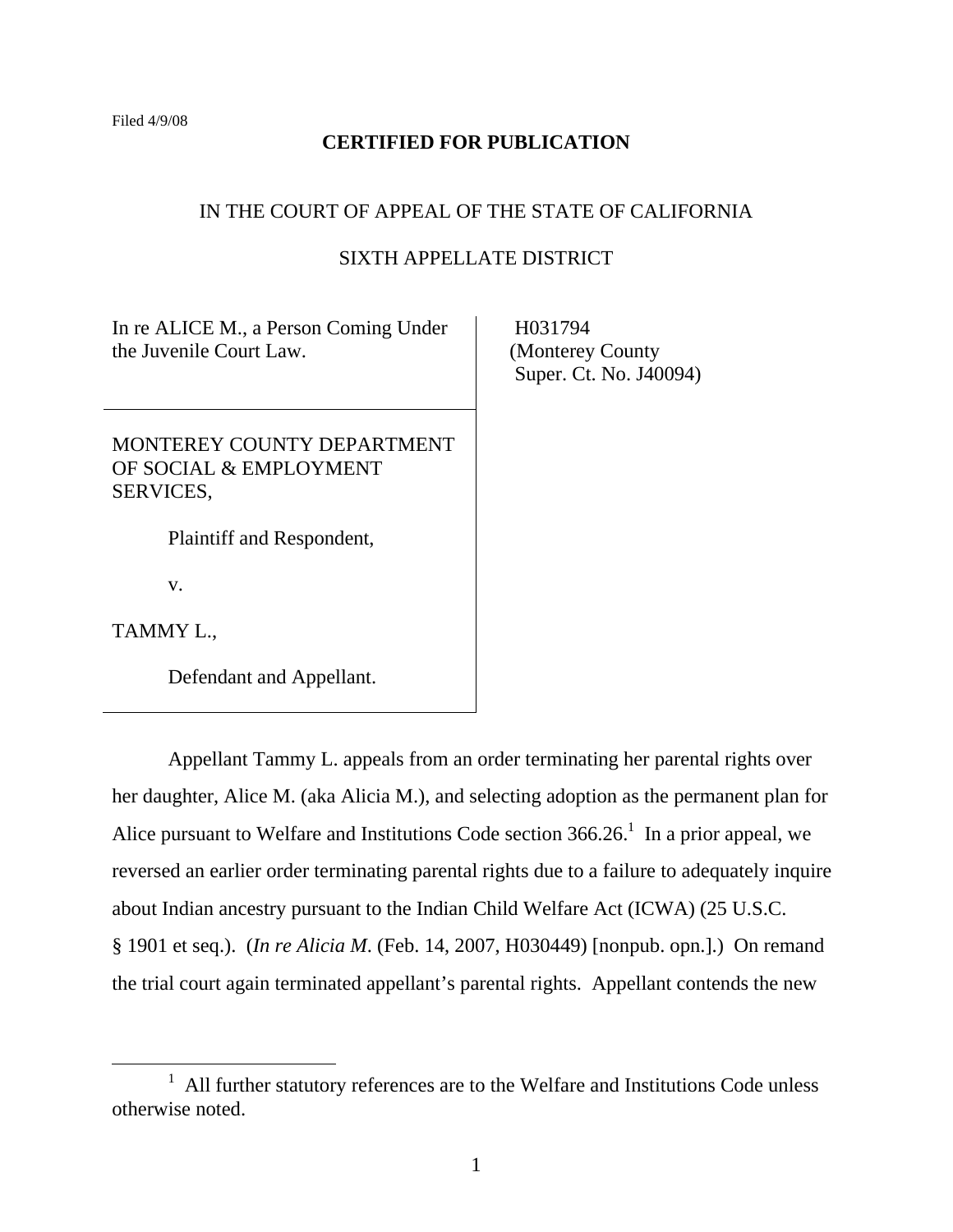order terminating parental rights must be reversed for failure to comply with the notice requirements of ICWA. We agree, and reverse the order.

## **I. Background**

On June 7, 2005, the Monterey County Department of Social and Employment Services (Department) filed a juvenile dependency petition, alleging that Alice came within section 300, subdivisions (b) (failure to protect) and (g) (no provision for support). The petition stated that Alice tested positive for methamphetamine at birth, that appellant failed to provide appropriate care for her other children, that Alice's father, Steve M., was incarcerated, and that both parents had significant criminal histories relating to substance abuse.

 On August 12, 2005, the juvenile court sustained the petition and declared Alice a dependent. At the selection and implementation hearing on June 16, 2006, the juvenile court selected adoption as the permanent plan and terminated parental rights. This court reversed that order. (*In re Alicia M*. (Feb. 14, 2007, H030449) [nonpub. opn.].) We remanded the case to the juvenile court for the requisite inquiry into whether Alice is or may be an Indian child and to order the completion of JV-130 forms entitled "Parental Notification of Indian Status."<sup>2</sup> (*Ibid*.) Depending upon the result of this inquiry, the juvenile court was ordered to direct the Department to give notice of the proceedings in compliance with ICWA. (*Ibid*.)

 On October 6, 2006, prior to the remittitur in this case, appellant completed a JV-130 form. Appellant answered "American Indian, Navajo-Apache" in response to the query whether Alice "is or may be a member of, or eligible for membership in, a federally recognized Indian tribe." Alice's father denied any Indian heritage. On February 21, 2007, a social worker sent the JV-135 form, "Notice of Involuntary Child

 $\frac{1}{2}$  $2$  The JV-130 form was replaced, effective January 1, 2008, with ICWA-020, also entitled "Parental Notification of Indian Status." (See Cal. Rules of Court, rule 1.31; Cal. Rules of Court, appen. A, Judicial Council Legal Forms List.)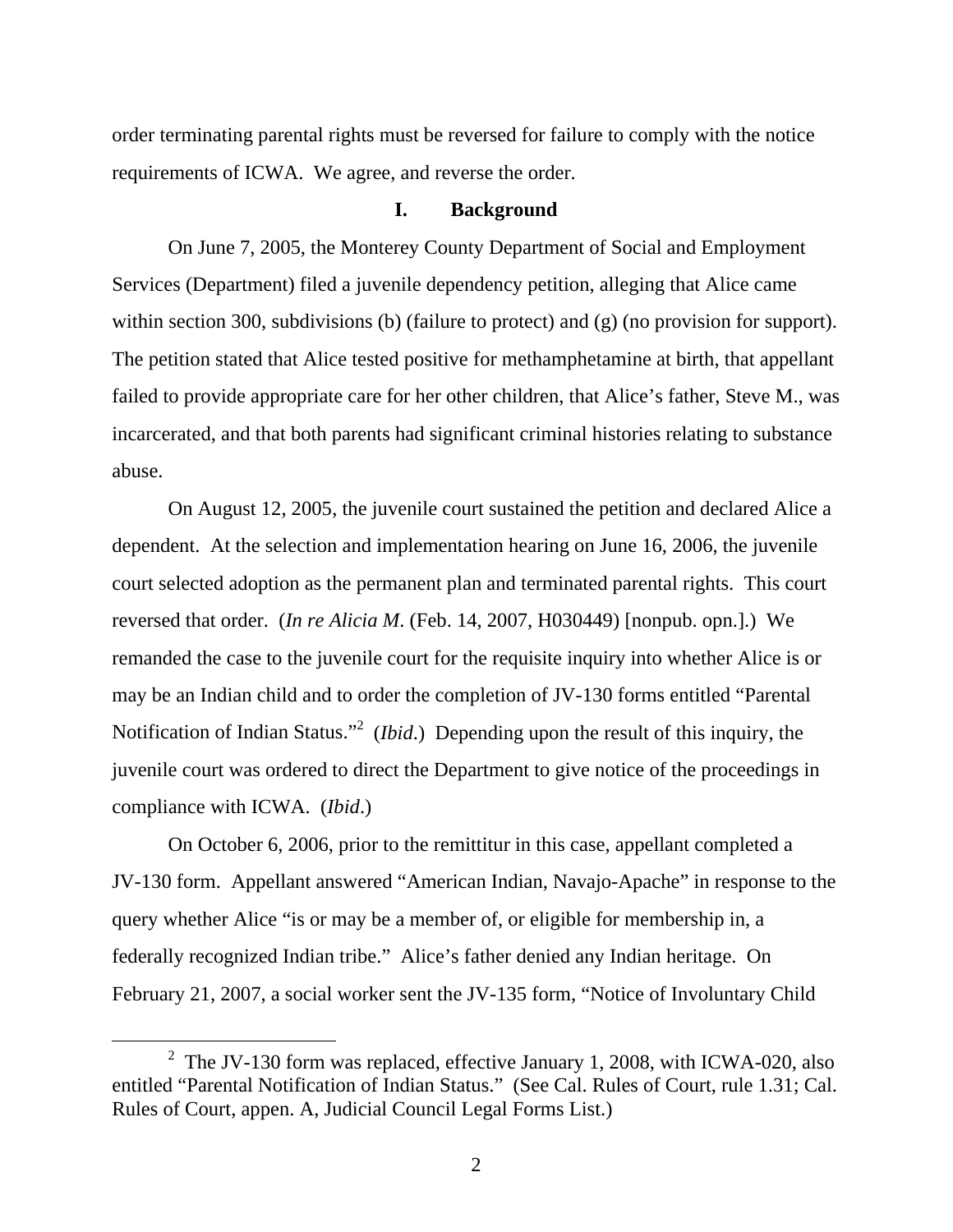Custody Proceedings for an Indian Child," to all federally recognized Navajo and Apache tribes with notice of a hearing set for June 8, 2007.<sup>3</sup> Notice also was sent to the Bureau of Indian Affairs (BIA). Eight tribes responded to the notice by indicating that Alice was not eligible for tribal membership. Three tribes did not respond: Jicarilla Apache Nation, Fort Sill Apache of Oklahoma, and Apache Tribe of Oklahoma.

 The remittitur from the prior appeal in this case issued on April 17, 2007. On July 6, 2007, the juvenile court determined that ICWA did not apply and reinstated the prior orders for termination of parental rights and adoption. Appellant filed a timely notice of appeal.

#### **II. Discussion**

Congress passed ICWA to cure "abusive child welfare practices that resulted in the separation of large numbers of Indian children from their families and tribes through adoption or foster care placement, usually in non-Indian homes." (*Mississippi Band of Choctaw Indians v. Holyfield* (1989) 490 U.S. 30, 32.) As defined by ICWA, an Indian child is " . . . any unmarried person who is under age eighteen and is either (a) a member of an Indian tribe or (b) is eligible for membership in an Indian tribe and is the biological child of a member of an Indian tribe." (25 U.S.C. § 1903(4).) If there is reason to believe that the child that is the subject of the dependency proceeding is an Indian child, ICWA requires notice to the child's Indian tribe of the proceeding and of the tribe's right of intervention. (25 U.S.C. § 1912(a); see also § 224.2, subd. (b).) "Notice is a key component of the congressional goal to protect and preserve Indian tribes and Indian families. Notice ensures the tribe will be afforded the opportunity to assert its rights under [ICWA] irrespective of the position of the parents, Indian custodian or state agencies." (*In re Kahlen W.* (1991) 233 Cal.App.3d 1414, 1421 (*Kahlen W.*).)

 $\frac{1}{3}$ <sup>3</sup> The JV-135 form was replaced, effective January 1, 2008, with ICWA-030, entitled "Notice of Child Custody Proceeding for Indian Child." (See Cal. Rules of Court, rule 1.31; Cal. Rules of Court, appen. A, Judicial Council Legal Forms List.)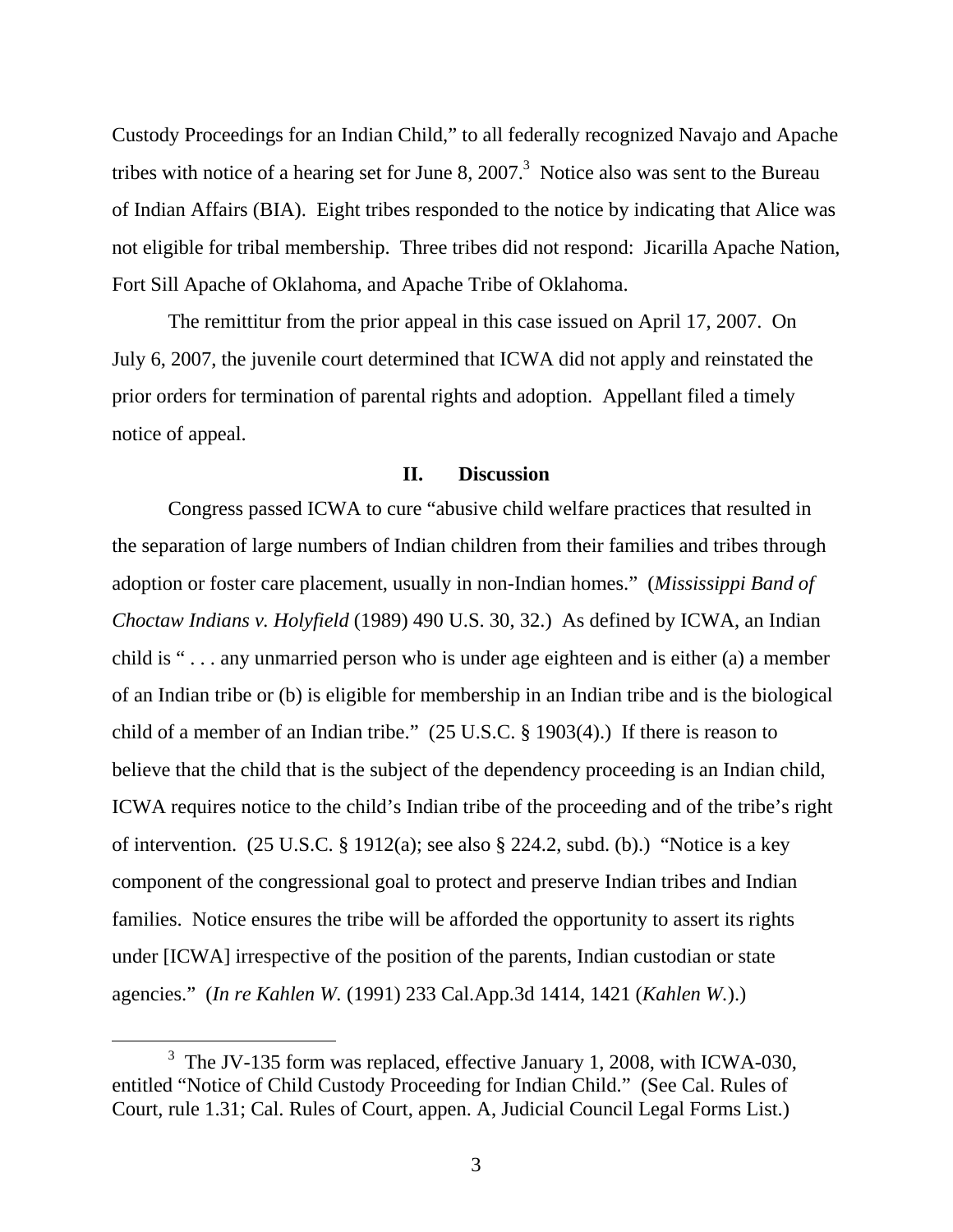Appellant contends that the court's implicit finding that the Department complied with the notice requirements of ICWA is not supported by substantial evidence. She argues specifically that the Department failed to provide adequate notice to the three unresponsive tribes. The Department contends, however, that appellant forfeited any argument regarding proper ICWA notice by failing to raise an objection in the juvenile court. The Department also asserts that it complied substantially with the notice requirements. In supplemental briefing, the Department argues that it only was required to conduct additional *inquiry* into Alice's status as an Indian child, and was not required to follow the strict *notice* requirements set forth in section 224.2. The California State Association of Counties (CSAC) joined in this argument in an amicus brief.

#### **A. Forfeiture**

 The generally accepted rule in dependency cases is that the forfeiture doctrine does not bar consideration of ICWA notice issues on appeal. (See, e.g., *In re Marinna J.*  (2001) 90 Cal.App.4th 731, 739 (*Marinna J.*).) "As this court has held, '[t]he notice requirements serve the interests of the Indian tribes "irrespective of the positions of the parents" and cannot be waived by the parent.' [Citation.] A parent in a dependency proceeding is permitted to raise ICWA issues not only in the juvenile court, but also on appeal even where, as here, no mention was made of the issue in the juvenile court." (*In re Justin S.* (2007) 150 Cal.App.4th 1426, 1435.) The Department argues, however, that this general principle should not apply when the issue of ICWA compliance was raised in a prior appeal. Citing *In re X.V.* (2005) 132 Cal.App.4th 794 (*X.V.*) and *In re Amber F.* (2007) 150 Cal.App.4th 1152 (*Amber F.*), the Department contends that appellant forfeited any argument regarding proper ICWA notice because she failed to object at the hearing on remand. In essence, the Department's position is that at some point the burden must be placed on the parents to establish that their child is an Indian child. We disagree.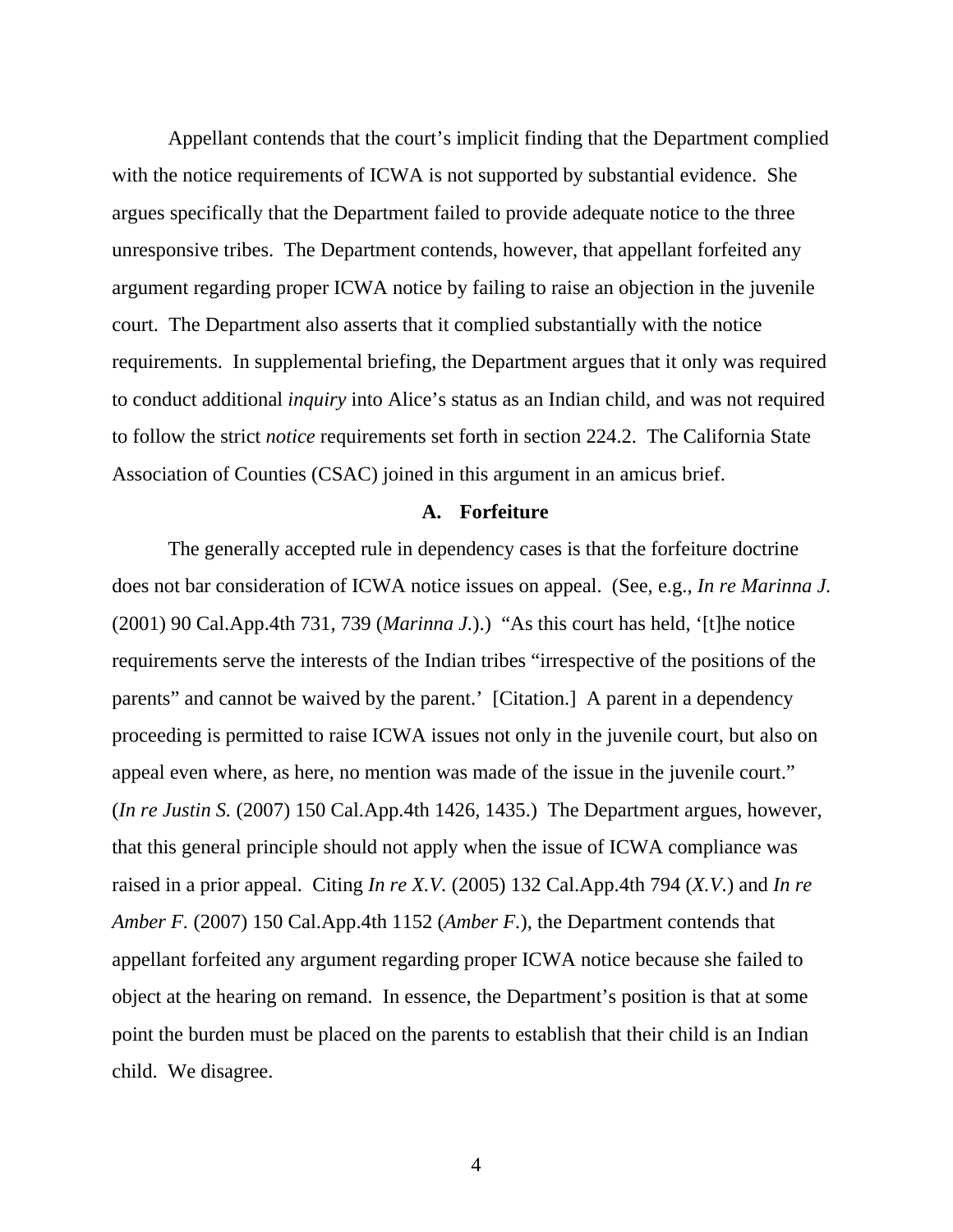In *X.V*., *supra*, 132 Cal.App.4th at page 804, the appellate court barred a second appeal relating to compliance with ICWA notice provisions. In that case, after remand from the initial appeal involving ICWA notice, the agency sent 20 notices to Indian tribes and four tribes responded. (*Id*. at pp. 799-800.) The court found that ICWA notice requirements had been satisfied and that the minor was not an Indian child. (*Id*. at p. 800.) The parents raised no objection regarding the adequacy of the notices. (*Ibid*.) The parents then appealed and sought a writ of habeas corpus, claiming that the notices included inaccurate and potentially incomplete information. (*Id*. at pp. 800-801.) The court concluded that the parents forfeited a second appeal of ICWA notice issues. (*Id*. at p. 804.) The court explained: "As a matter of respect for the children involved and the judicial system, as well as common sense, it is incumbent on parents on remand to assist the Agency in ensuring proper notice is given. Here, for instance, the inadequacies in the notices, a misspelling and the apparent use of a nickname, could easily have been rectified at the juvenile court given a timely objection." (*Ibid*.)

 Similarly, in the first appeal in *Amber F.*, the appellate court remanded for lack of compliance with ICWA notice requirements. (*Amber F.*, *supra*, 150 Cal.App.4th at p. 1156.) On remand, the social worker sent a second round of notices and the juvenile court again found that ICWA did not apply. (*Id*. at pp. 1154-1155.) The mother appealed a second time and argued that no notice was sent to one identified tribe, that one mailing was misaddressed, and that the wrong information was sent to the tribes. (*Id*. at p. 1155.) The court, relying on *X.V.*, held that the mother forfeited the issue by failing to bring the errors to the attention of the juvenile court. (*Id*. at p. 1156.) The *Amber F.* court theorized: "At this juncture, allowing [mother] to raise these issues on appeal for the first time opens the door to gamesmanship, a practice that is particularly reprehensible in the juvenile dependency arena." (*Ibid*.)

 We decline to follow *X.V.* and *Amber F.* First, this appeal presents only the first challenge to ICWA notice; in the prior appeal, we found that the Department had failed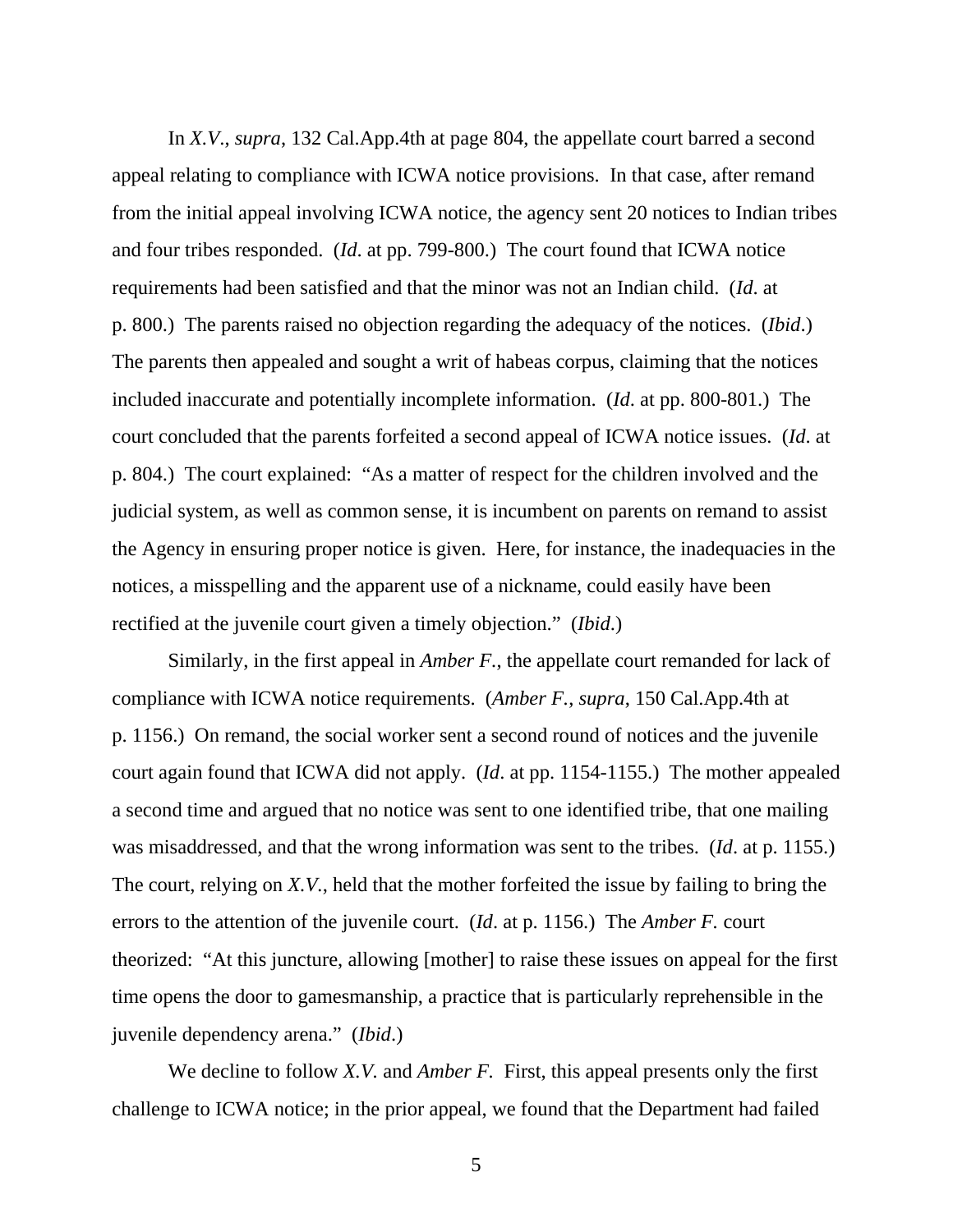even to inquire of Indian ancestry pursuant to ICWA. Both *X.V.* and *Amber F.* dealt with successive challenges to ICWA notice. (See, e.g., *X.V.*, *supra*, 132 Cal.App.4th at p. 804 [concluding that Congress did not intend "to require successive or serial appeals challenging ICWA notices for the first time on appeal"].) Second, unlike *X.V.*, we are not presented with a situation in which the allegedly deficient notice was based on the notice's content and, thus, related to the information provided by or within the purview of the appellant. Here, the alleged notice deficiencies (failure to send to the tribal chairpersons or designated agents and an incorrect address) were solely the result of the Department's actions and within the Department's control. Finally, although some of the facts of *Amber F.* may be analogous, we disagree with the underlying rationale. Invoking the forfeiture doctrine because appellant raised an ICWA inquiry issue in a prior appeal would give the Department a free pass in complying with ICWA based solely on its previous ICWA failure. Such a result is contrary to ICWA's purpose and to the principle that the interest in proper ICWA notice belongs to the tribes—the same tribes that may have received deficient notice, or no notice at all. We find no statutory support or persuasive policy basis for shifting the burden of ICWA compliance to the child's parents, even if ICWA was raised in a prior appeal. We regret that ICWA errors often delay the resolution of dependency proceedings, but cannot conclude that the prospect of such a delay excuses non-compliance at the expense of those that ICWA is intended to protect. (See *Kahlen W.*, *supra*, 233 Cal.App.3d at pp. 1425-1426 [rejecting forfeiture argument; "[w]hile we recognize the need for timely resolution of child custody proceedings, respondent cannot benefit from the delay it created"].)

 We reject the Department's forfeiture argument and therefore turn to the merits of appellant's claim.

### **B. Notice to the Indian Tribes**

In the context of juvenile dependency proceedings, notice to Indian tribes is governed by both federal and state law. ICWA provides that if "the court knows or has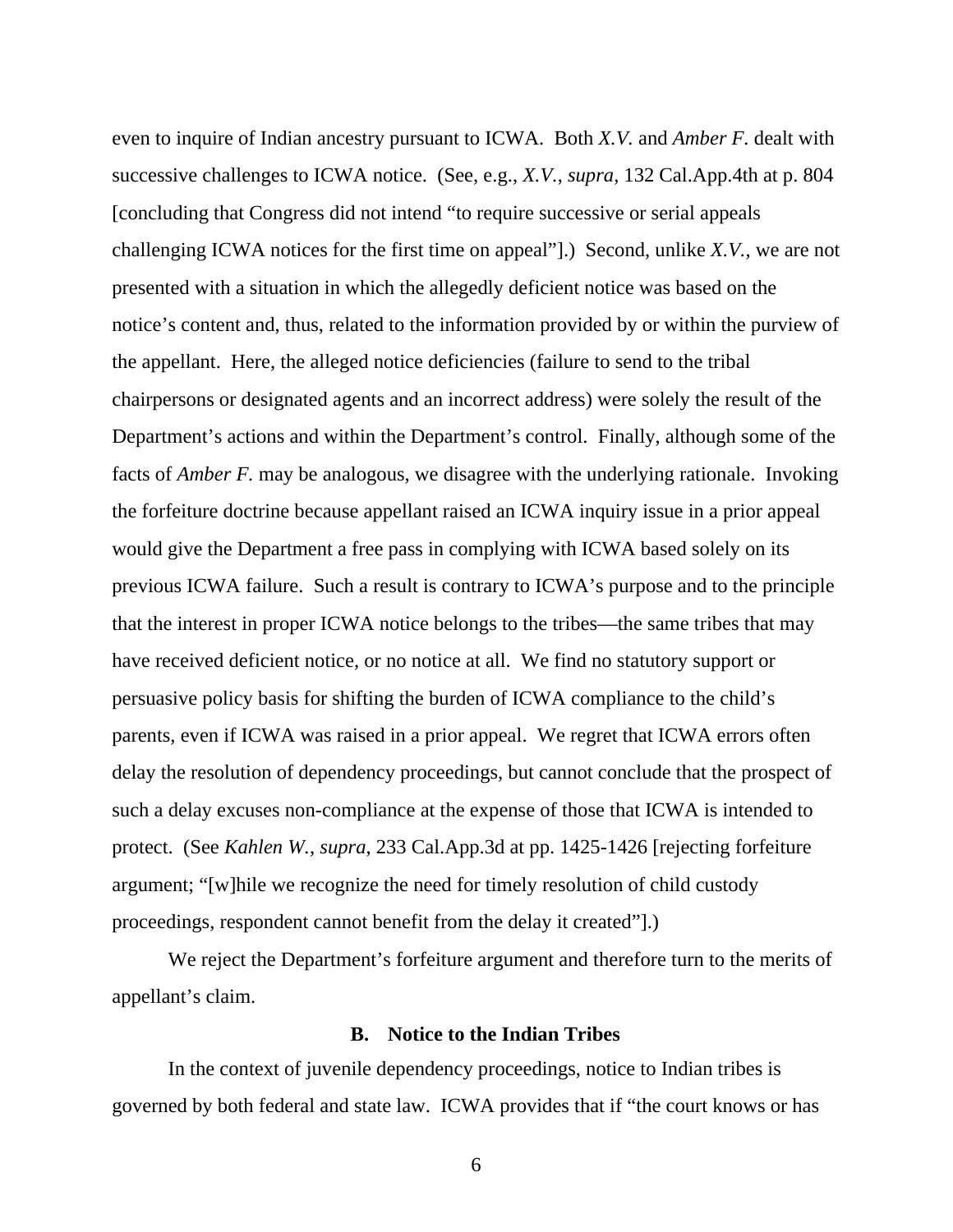reason to know that an Indian child is involved[]" in an involuntary state court proceeding, "the party seeking foster care placement of, or termination of parental rights to, an Indian child shall notify ... the Indian child's tribe ...."  $(25 \text{ U.S.C.} \S 1912(a))$ Section 224.2, subdivision (b) reiterates that "[n]otice shall be sent whenever it is known or there is reason to know that an Indian child is involved, and for every hearing thereafter . . . unless it is determined that the Indian Child Welfare Act [] does not apply to the case[.]" At the time notice was sent in this case (February 21, 2007), the applicable rule in the California Rules of Court<sup>4</sup> further provided that if "the court knows or has reason to know that the child *is or may be* an Indian child," the enumerated notice procedures must be followed. (Former rule 5.664(f), as amended effective January 1, 2007, italics added.)<sup>5</sup> These procedures included sending a JV-135 form via registered or certified mail with return receipt requested, addressing the notice to the tribal chairperson or other designated agent for service, and sending notice to "all tribes of which the child may be a member or may be eligible for membership." (Former rule 5.664(f)(1), (2), (3), as amended January 1, 2007.)

At the least, the information in this case gave the court reason to know that Alice *may be* an Indian child. In completing the JV-130 form, appellant stated that Alice is or may be a member of, or eligible for membership in, an Apache and/or Navajo tribe. The ambiguity in the form and the omission of more detailed information, such as specific tribal affiliation or tribal roll number, do not negate appellant's stated belief that Alice may be a member of a tribe or eligible for membership.

The Department and CSAC nevertheless maintain that the information provided in this case triggered only a duty of further inquiry, and not the specific notice requirements

 $\frac{1}{4}$  All further rule references are to the California Rules of Court unless otherwise noted.

<sup>&</sup>lt;sup>5</sup> Rule 5.664 was subsequently amended, effective February 23, 2007, and ultimately repealed and replaced, in part, with current rule 5.481.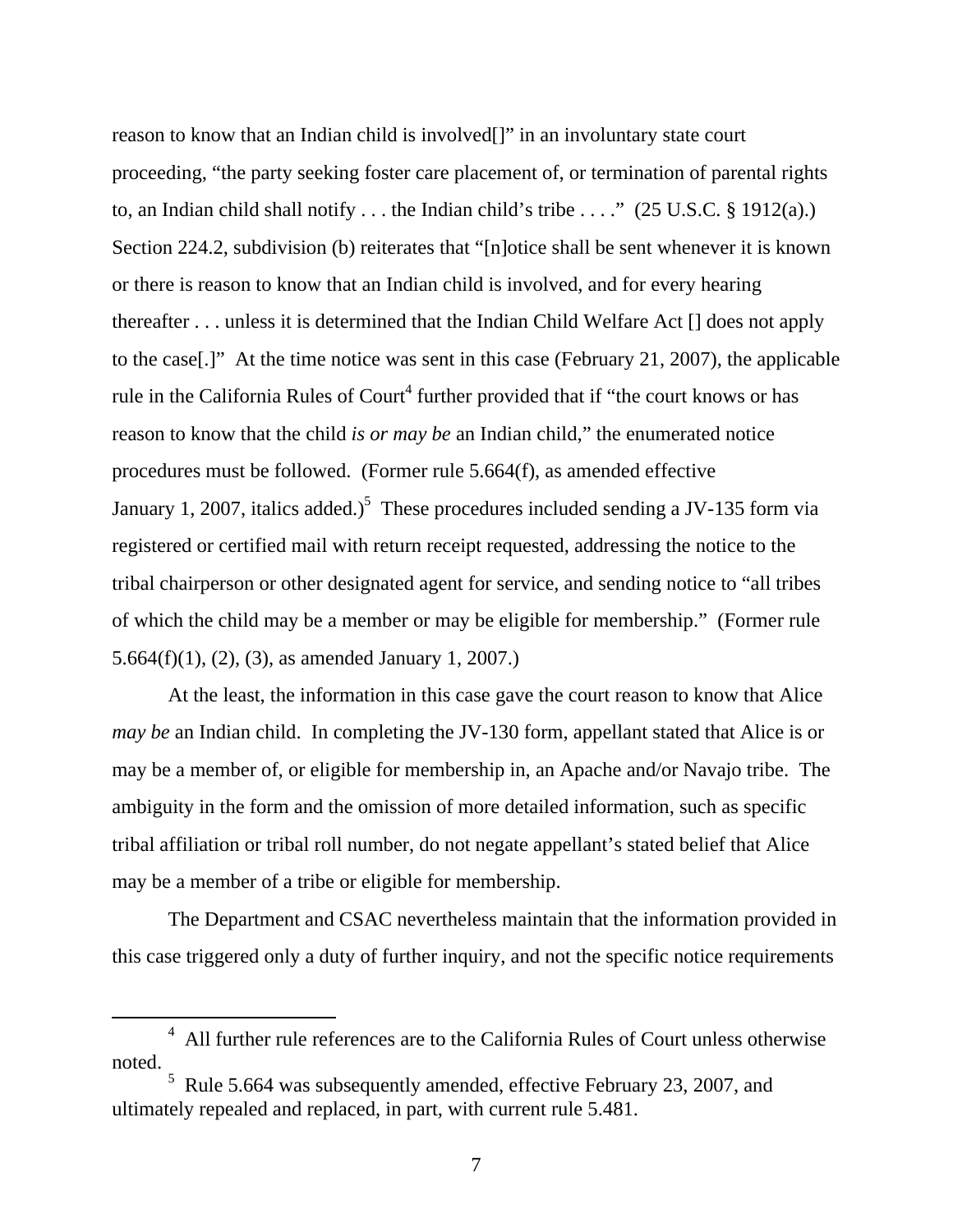of section 224.2 and the rules of court. Senate Bill No. 678, enacted in 2006, added several ICWA-related provisions to the Welfare and Institutions Code, including sections 224 through 224.6. (Sen. Bill No. 678 (2005-2006 Reg. Sess.); Stats. 2006, ch. 838, §§ 1-57.) CSAC contends that the codification of ICWA notice requirements in section 224.2 and related sections rejected established California caselaw regarding the standard required to trigger notice. CSAC argues that the requirement in section 224.2 that notice "be sent whenever it is known or there is reason to know that an Indian child *is involved*" makes clear that notice is not required unless there is a specific "claim that the parent or child *is* a member or eligible for membership in an Indian tribe." (Italics added.) CSAC views the inclusion of the "is involved" language as repudiation of California caselaw that has consistently held that a "suggestion" that the child is an Indian child is sufficient to invoke notice. (See, e.g., *In re Merrick V.* (2004) 122 Cal.App.4th 235, 246 ["the juvenile court needs only a suggestion of Indian ancestry to trigger the notice requirement"]; *In re Nikki R.* (2003) 106 Cal.App.4th 844, 848 [same]; *Dwayne P. v. Superior Court* (2002) 103 Cal.App.4th 247, 256-258 [reviewing cases and concluding that, in accordance with federal guidelines, courts have interpreted the ICWA notice provision broadly; finding statement that child has "Cherokee Indian heritage" sufficient to trigger notice].)

We reject this argument. First, the Legislature did not adopt new notice language in Senate Bill No. 678, but codified the existing federal requirement in state statute. As CSAC notes, the "is involved" language is taken directly from ICWA itself. (See 25 U.S.C. § 1912(a).) Thus, section 224.2 adopted the same language California courts relied upon in fleshing out the notice standard prior to the enactment of Senate Bill No. 678. (See, e.g., *Marinna J.*, *supra*, 90 Cal.App.4th 731, 736-737 [explaining that 25 U.S.C. § 1912(a) requires the department "to notify 'the Indian child's tribe' of the proceedings if 'the court knows or has reason to know that an Indian child is involved[]" and concluding that ICWA notice requirements were therefore violated because "the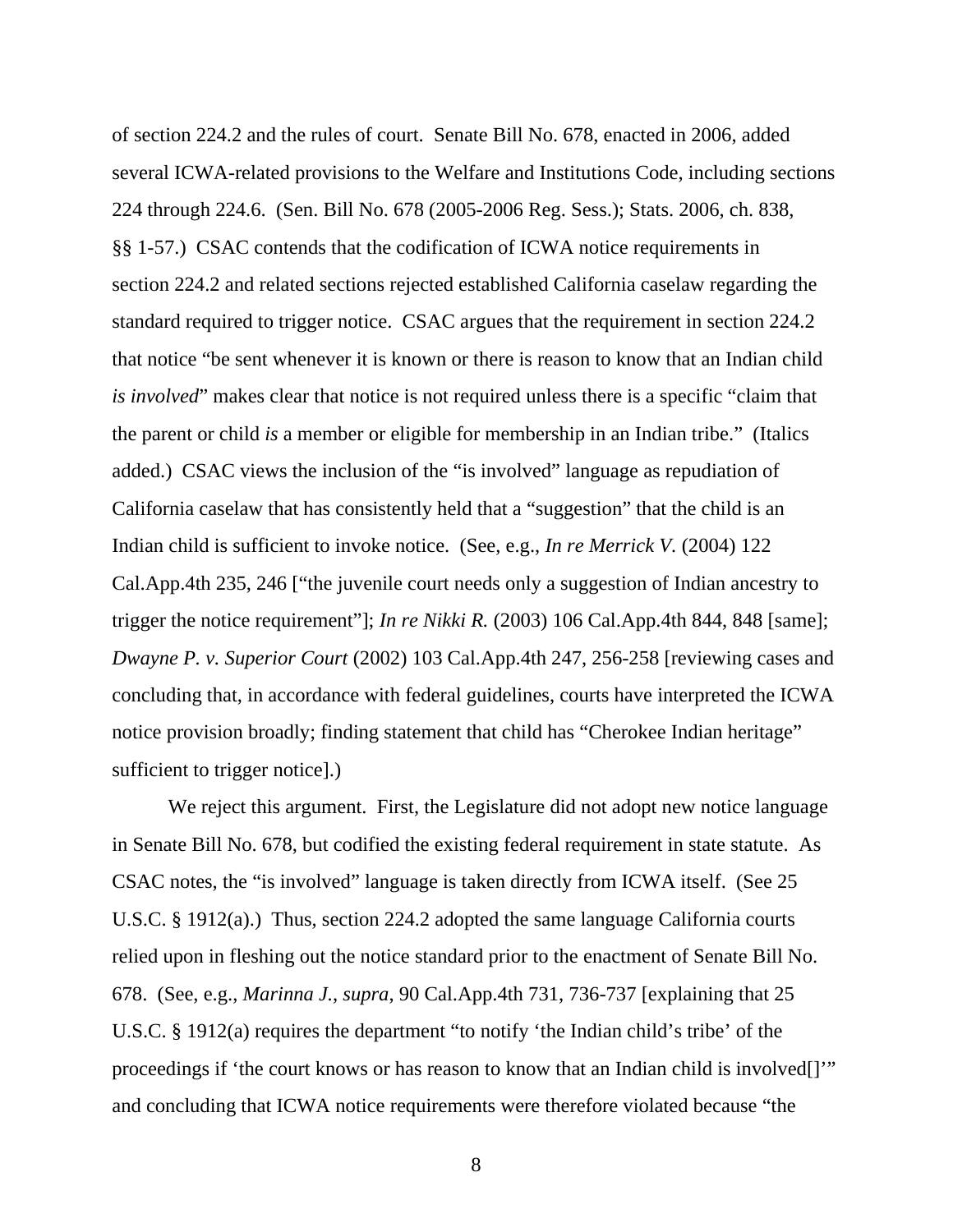court had reason to know the minor was an Indian child of Cherokee heritage"].) In this context, we cannot conclude that the codification of the "is involved" language is necessarily a rejection of pre-existing caselaw on the issue of notice.

Second, contrary to CSAC's contention that Senate Bill No. 678 notably excluded from the determination of Indian child status those terms found in pre-existing caselaw ("such as 'mere hint' or 'suggestion' of Indian heritage"), section 224.3 explicitly adopts such language. Section 224.3, which is titled "[d]etermination whether child is an Indian child; considerations; scope of inquiry[,]" states: "The circumstances that may provide reason to know the child *is an Indian child* include, but are not limited to, the following: (1) A person having an interest in the child . . . provides information *suggesting* the child is a member of a tribe or eligible for membership in a tribe or one or more of the child's biological parents, grandparents, or great-grandparents are or were a member of the tribe...." (§ 224.3, subd. (b), italics added; see also rule  $5.481(a)(5)(A)$  [reiterating that "information suggesting that child is an Indian child" may provide "reason to know the child is an Indian child"].) Even if, as CSAC suggests, this type of language establishes a lower threshold for triggering notice than that found in the federal statute, we must apply California law. As discussed below, see *infra* section II.C., section 224 provides that the court shall follow California law if it provides a higher level of protection to the Indian tribe. (See § 224, subd. (d).) BIA guidelines state that the states may provide greater protection for rights guaranteed by ICWA, as long as the additional protections do not deprive other parties of their rights under the act. (See 44 Fed.Reg. 67584 (Nov. 26, 1979).)

Third, nothing in the bill text or stated legislative purpose suggests that the Legislature intended to override or reject the California courts' interpretation of ICWA notice requirements. (See generally Stats. 2006, ch. 838, pp. 4952-4953.) The bill states only that it "would revise, recast, and expand various provisions of state law to, among other things, apply to certain children who do not come within the definition of an Indian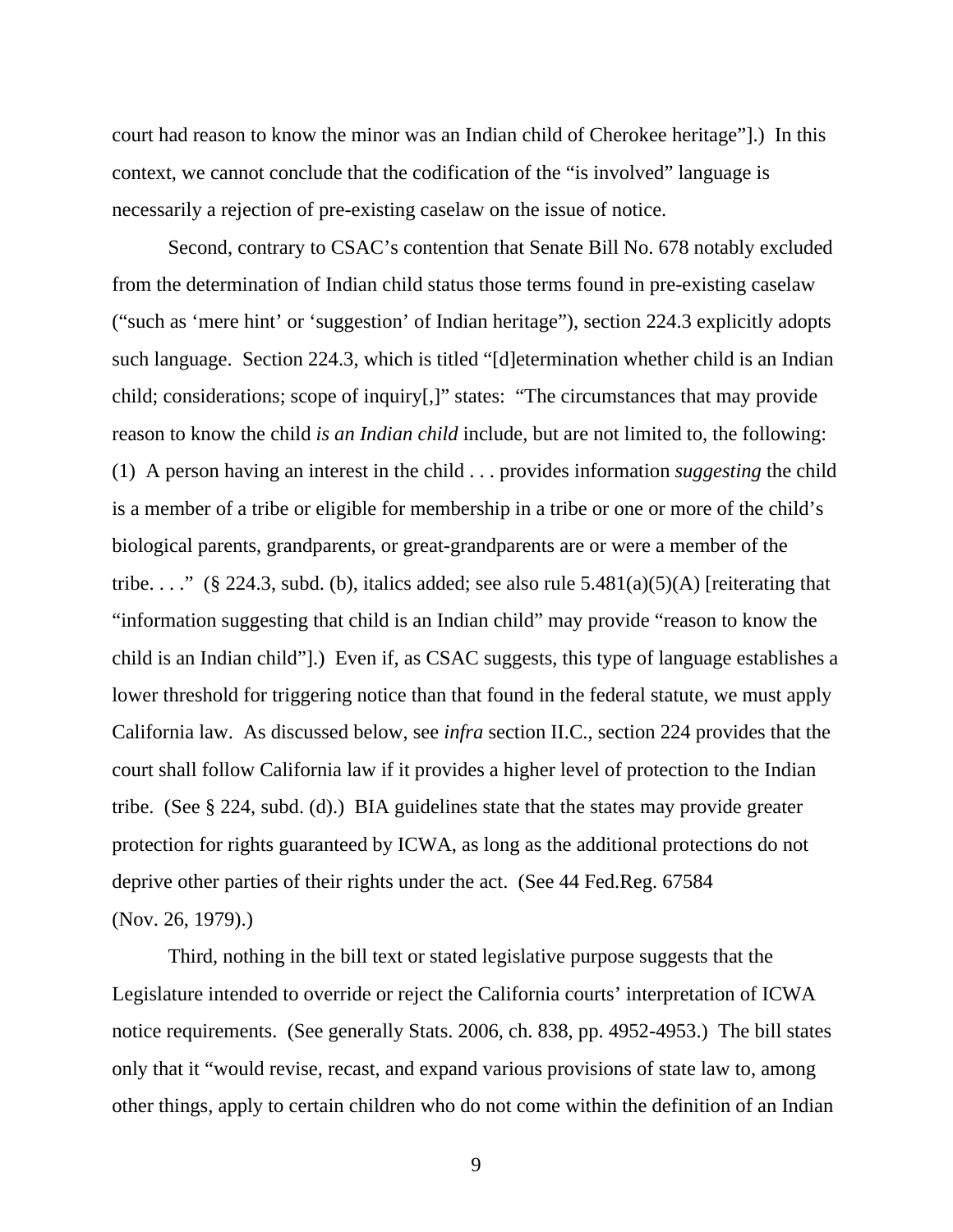child . . . ." (*Id*. at p. 4952.) Section 224 ("Legislative findings and declarations; Indian child custody proceedings") reiterates the state's commitment "to protecting the essential tribal relations and best interest of an Indian child . . . by placing the child, whenever possible, in a placement that reflects the unique values of the child's tribal culture and is best able to assist the child in establishing, developing, and maintaining a political, cultural, and social relationship with the child's tribe and tribal community." (§ 224, subd. (a)(1).) These provisions do not suggest an intention to scale back ICWA procedures, but an intent to expand, or at least broadly apply, ICWA protection. Absent clear language regarding the intent to abrogate existing law, we find no reason to reject years of established and well-reasoned caselaw.

As a final point, CSAC and the Department argue that recent changes to the California Rules of Court illuminate the Legislature's intent to impose a heightened standard for notice that is distinct from the standard that triggers only inquiry into Indian child status. Effective January 1, 2008, rule 5.481 provides that if the Department "knows or has reason to know that an Indian child *is or may be involved*, [it] must make further inquiry as soon as practicable by[,]" among other things, "[c]ontacting the tribes and any other person that reasonably can be expected to have information regarding the child's membership status or eligibility." (Rule  $5.481(a)(4)(c)$ , italics added.) There is no requirement that in contacting the tribes the Department use the strict notice procedures set forth in section 224.2. In contrast, "[i]f it is known or there is reason to know that an Indian child *is involved* in a proceeding . . . the court must send *Notice of Child Custody Proceeding for Indian Child* (form ICWA-030) to . . . the Indian child's tribe, in the manner specified in Welfare and Institutions Code section 224.2 . . . ." (Rule  $5.481(b)(1)$ , first italics added.)

We agree that under this rule the duty to inquire is triggered by a lesser standard of certainty regarding the minor's Indian child status ("is or may be involved") than is the duty to send formal notice to the Indian tribes ("is involved"). We disagree, however,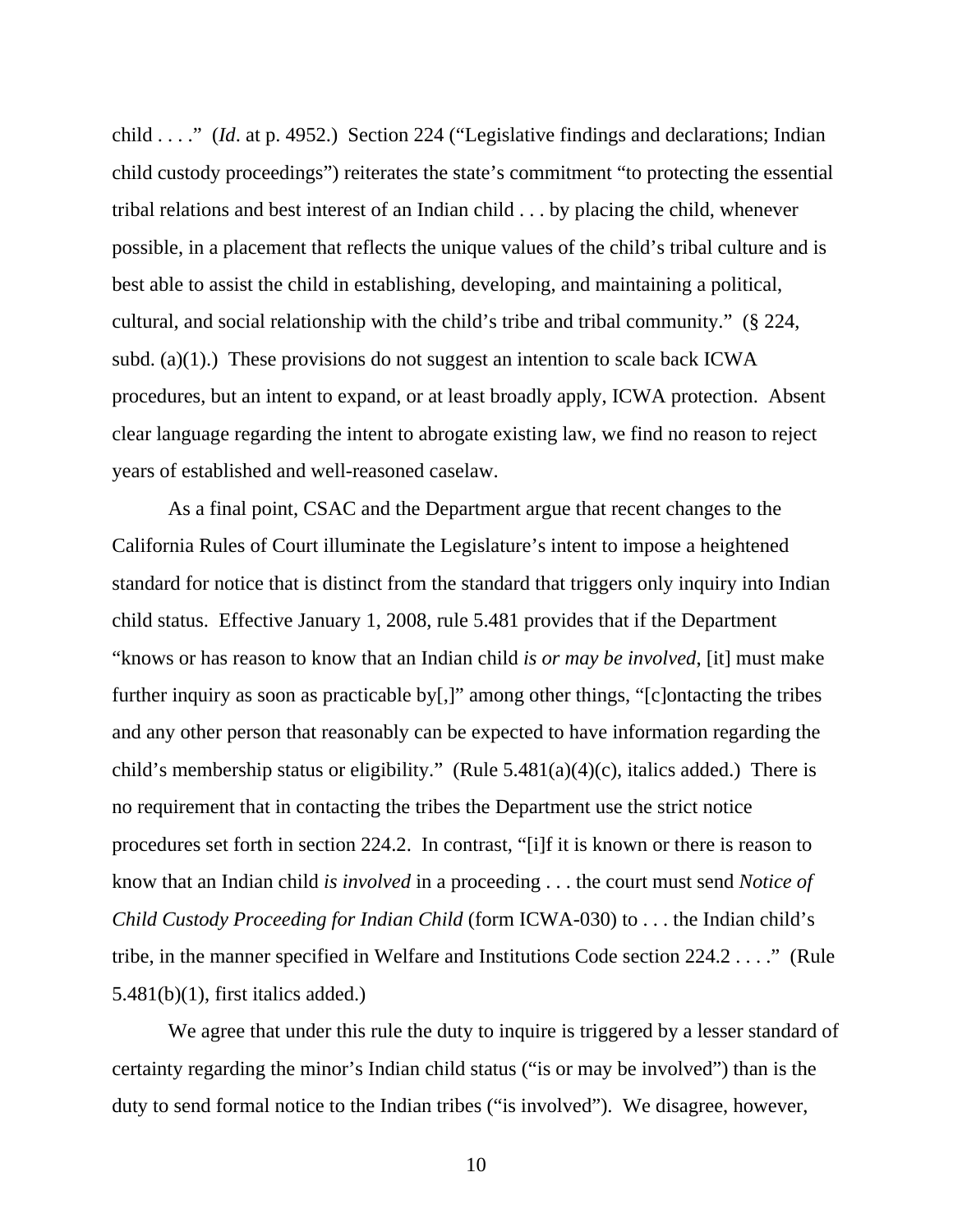that the type of information provided in this case triggered only a duty of inquiry and not of notice. It appears to this court that rule 5.481's distinction between inquiry and notice is intended only to provide additional guidance regarding the affirmative duty to inquire set forth in section 224.3. (See § 224.3, subd. (a) [establishing an "affirmative and continuing duty to inquire" whether the child "is or may be an Indian child"].) We posit that there are many instances in which vague or ambiguous information is provided regarding Indian heritage or association (e.g., "I think my grandfather has some Indian blood." "My great-grandmother was born on an Indian reservation in New Mexico."). In these types of cases, which are clearly distinguishable from the facts present here, inquiry is necessary before any attempt at notice to a specific tribe even can be made. In contrast, the available information regarding Alice's Indian ancestry suggests that Alice is a member of or is eligible for membership in an identified Indian tribe (one of the federally recognized Apache or Navajo tribes) and, thus, notice was required.<sup>6</sup>

We conclude that notice pursuant to section 224.2 was required in this case and that the notices sent to Jicarilla Apache Nation, Fort Sill Apache of Oklahoma, and Apache Tribe of Oklahoma did not comply fully with ICWA. Section 224.2 states that "any notice sent in an Indian child custody proceeding under this code shall be sent to . . . the minor's tribe and comply with" the listed requirements. (§ 224.2, subd. (a).)

 $\begin{array}{c|c}\n\hline\n\end{array}$  $6\text{ }$  The Department stresses a practical concern raised by requiring notice based solely on the suggestion of Indian ancestry. The Department contends that although the federal database of registered tribes contains the proper address information for notice, it is easier to search the state database (which may have different address information) by common tribal name (e.g., Apache). Assuming this is the case, we fail to see why the Department cannot use the databases in tandem—the state database to determine quickly the fulsome list of specific tribes within a broad group (e.g., Apache) that must be contacted, and then the federal database to double-check the contact information. The Department's suggestion that sending the "Notice of Child Custody Proceeding for Indian Child" (ICWA-030 form) to the tribes as notice is more burdensome than sending the same form in furtherance of its duty of inquiry is unavailing.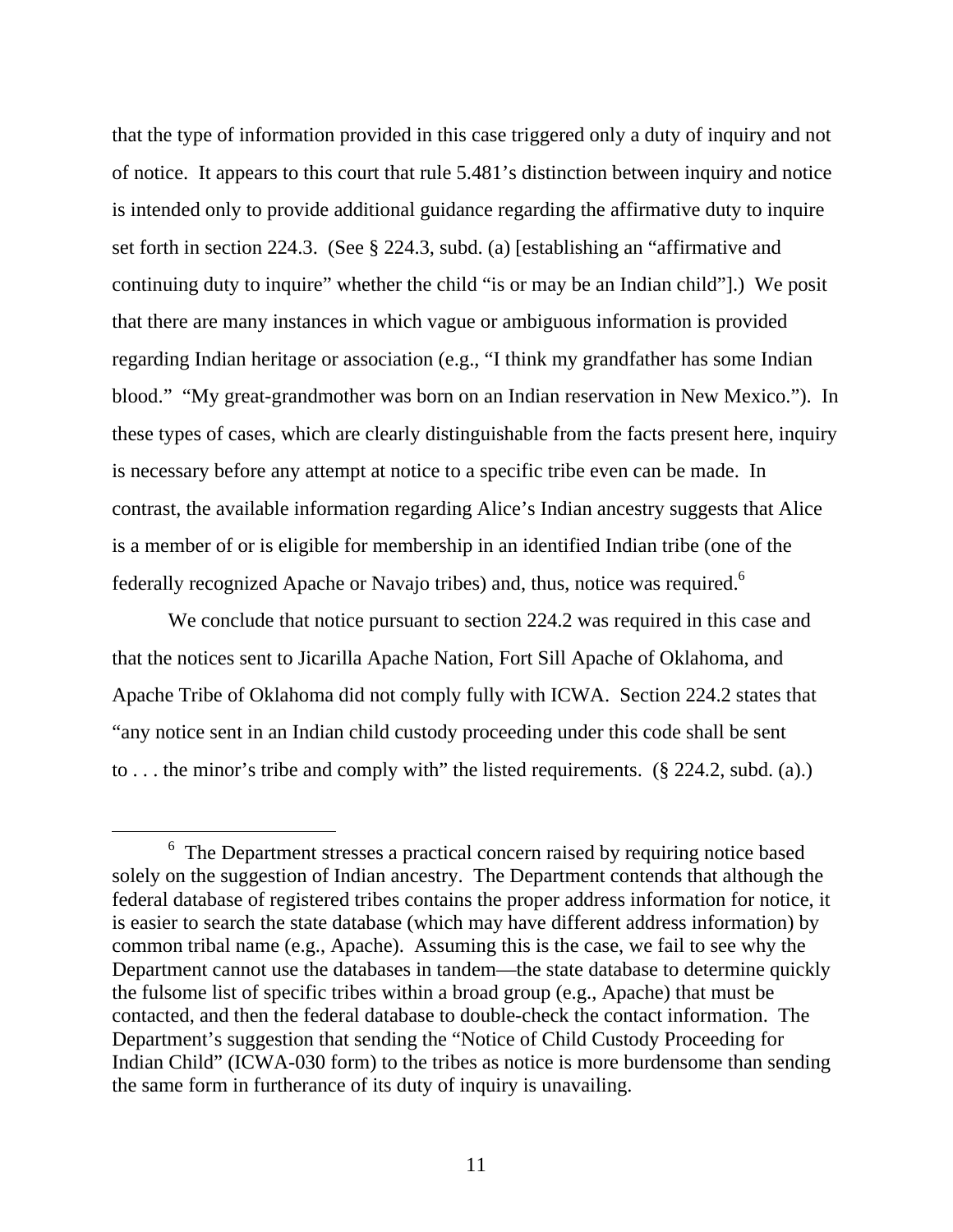These requirements include notice addressed "to the tribal chairperson, unless the tribe has designated another agent for service." (§ 224.2, subd. (a)(2); see also 25 C.F.R. § 23.12 [designated agents and addresses are published in the Federal Register].) The notices for the three unresponsive tribes were not sent to the tribal chairperson or, in the case of Jicarilla Apache Nation, the designated agent. (See 71 Fed.Reg. 43788 (Aug. 2, 2006).) Additionally, the notice to the Fort Sill Apache Tribe of Oklahoma was sent to "Route 1, Box 121" in Apache, Oklahoma. The correct address, according to the Federal Register, is "Route 2, Box 121, Apache, Oklahoma 73006." (71 Fed.Reg. 43788, 43804 (Aug. 2, 2006).)

Although the Department received signed return receipts from its notices to these tribes, the tribes did not respond to the notices. Thus, the record contains no verification that notice actually reached Fort Sill Apache Tribe of Oklahoma or the appropriate representatives of Jicarilla Apache Nation and Apache Tribe of Oklahoma.<sup>7</sup> We therefore reject the Department's assertion that it complied substantially with ICWA and find no basis to support the court's implicit finding of compliance. (See *Nicole K. v. Superior Court* (2007) 146 Cal.App.4th 779, 784 [failure to provide notice to designated agent or address, without evidence of actual notice, cannot be considered harmless error].)

#### **C. Notice to the BIA**

In a request for supplemental briefing, this court asked the parties whether notice to the BIA was an adequate substitute for the inadequate notice to three of the Apache tribes. In *In re Edward H.* (2002) 100 Cal.App.4th 1, 3 (*Edward H.*), the court held that "proper notice to some but not all possible tribes in which a dependent child may be

 <sup>7</sup>  $\frac{7}{1}$  The Department's request for judicial notice regarding the geographic size and population of Apache, Oklahoma was granted by separate order on October 22, 2007. However, we find the information is insufficient to show actual notice to Fort Sill Apache Tribe of Oklahoma.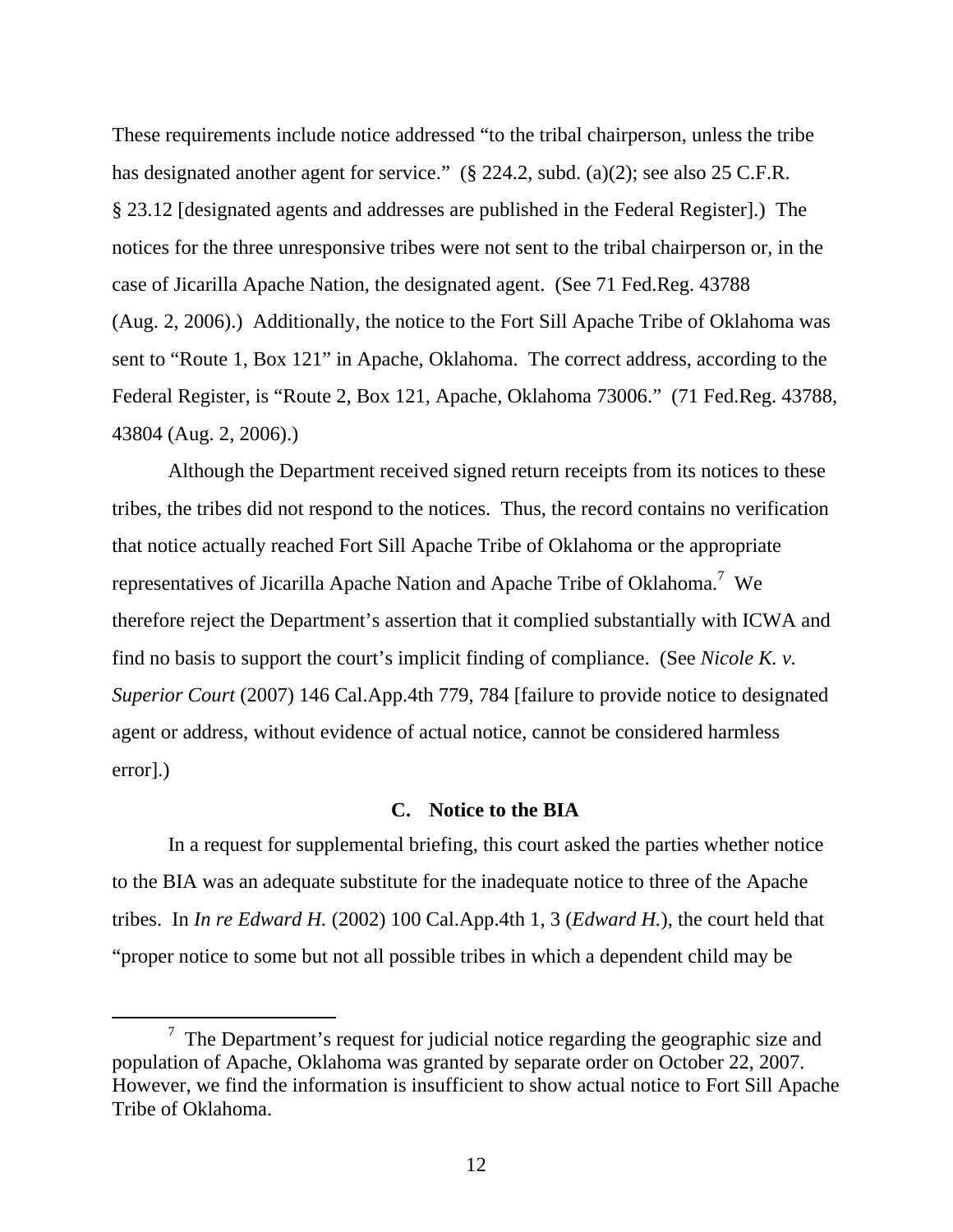eligible for membership does not violate [] ICWA provided the [BIA] also receives notice[.]" In that case, the child's father indicated that he belonged to a Choctaw tribe, but the social worker noticed only the BIA and two of the three federally recognized Choctaw tribes. (*Id*. at p. 4.) The failure to notice the third tribe was excused. (*Id*. at p. 6.) The *Edward H.* court based its holding, in part, on the then-applicable rule of court, rule 1439. Former rule 1439(f)(4) stated: "If the identity or location of the parent or Indian custodian or the tribe cannot be determined, notice must be sent to the specified office of the Secretary of the Interior[.]" (See *Edward H*., at p. 5.) The rule paraphrased language found in ICWA (25 U.S.C. § 1912(a) ["[i]f the identity or location of the ... tribe cannot be determined, such notice shall be given to the Secretary . . ."]) and the Code of Federal Regulations (see 25 C.F.R. § 23.11(b) [same requirement]). (See *Edward H.*, at p. 5.)

California law has changed since *Edward H.* was decided, and we depart from that court's conclusion. Section 224.2, subdivision (a)(3), effective January 1, 2007, requires that notice "be sent to all tribes of which the child may be a member or eligible for membership, until the court makes a determination as to which tribe is the child's tribe . . . ." In a case such as this, the language of subdivision (a)(3) must be construed as requiring notice to *all* federally recognized tribes within the general umbrella identified by the child's parents or relatives. Based on the information provided by appellant, all recognized Apache tribes are "tribes of which [Alice] may be a member," even if the family's precise tribal affiliation, if any, has not been determined.

As the First District Court of Appeal concluded in *In re J.T.* (2007) 154 Cal.App.4th 986, 993, the statutory adoption of the higher standard in section 224.2 prevails "over more lenient ICWA requirements" and undermines the rationale of *Edward H.* The application of the broader "all tribes" requirement, which may be viewed as more protective of the tribes than the ICWA requirement, is supported by statute. Subdivision (d) of section 224 states that "[i]n any case in which this code or other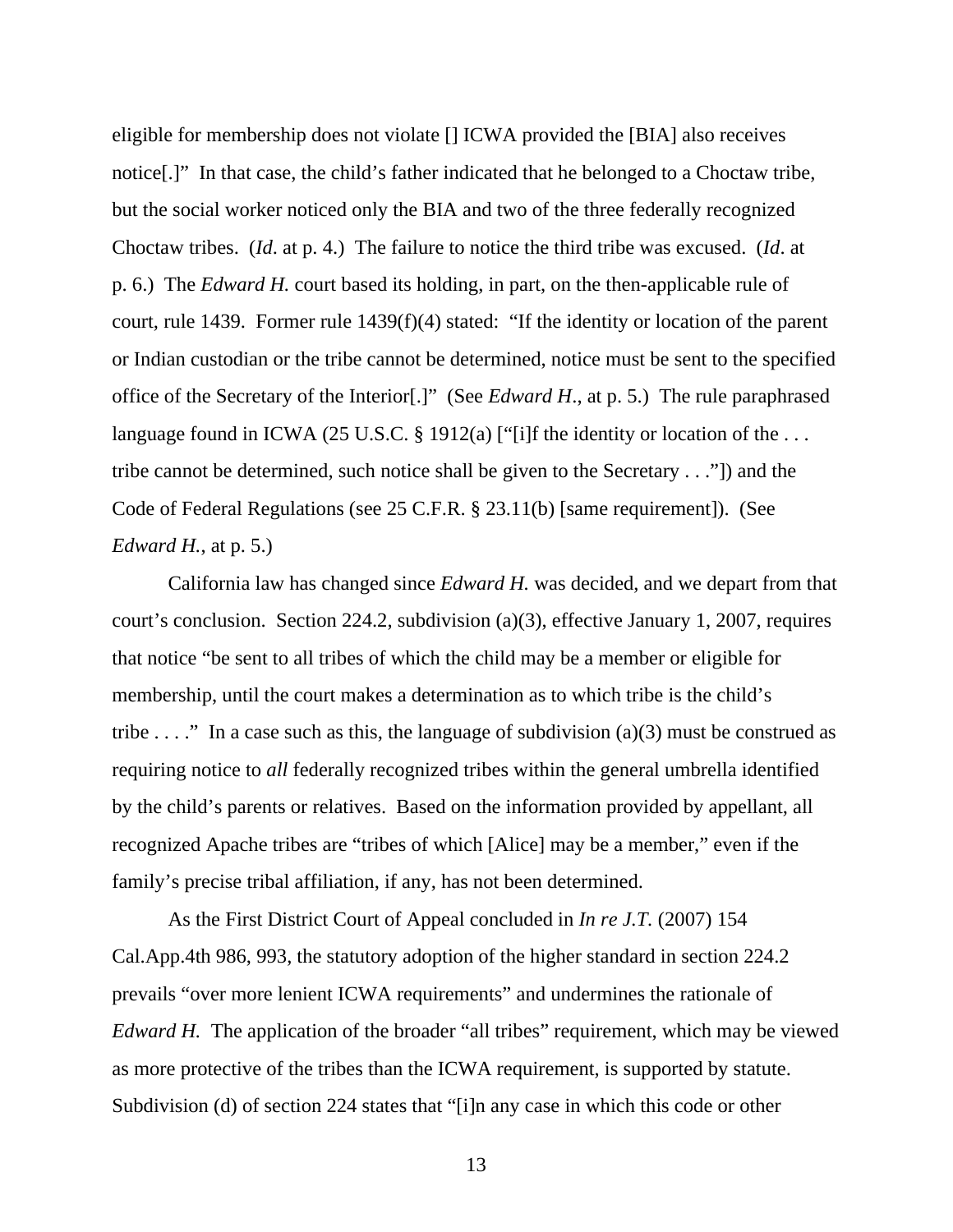applicable state or federal law provides a higher standard of protection to the rights of . . . the Indian child's tribe, than the rights provided under the Indian Child Welfare Act, the court shall apply the higher standard." We therefore conclude that notice to the BIA is not an adequate substitute, in this case, for notice to all federally recognized Apache tribes.<sup>8</sup>

#### **III. Disposition**

 The July 6, 2007 order is reversed. The case is remanded to the juvenile court with directions to order the Department to complete notice to the tribes in accordance with ICWA. If, after proper notice, the court finds that Alice is an Indian child, the court shall proceed in conformity with ICWA. If, after proper notice, the court finds that Alice is not an Indian child, the order terminating parental rights and selecting adoption as the permanent plan shall be reinstated.

Mihara, J.

 $\overline{\phantom{a}}$  , and the contract of the contract of the contract of the contract of the contract of the contract of the contract of the contract of the contract of the contract of the contract of the contract of the contrac

WE CONCUR:

Bamattre-Manoukian, Acting P.J.

\_\_\_\_\_\_\_\_\_\_\_\_\_\_\_\_\_\_\_\_\_\_\_\_\_\_\_\_\_\_

\_\_\_\_\_\_\_\_\_\_\_\_\_\_\_\_\_\_\_\_\_\_\_\_\_\_\_\_\_\_

McAdams, J.

 <sup>8</sup> <sup>8</sup> The court rule in effect at the time notice was sent in this case included a provision similar to that found in former rule 1439. (See former rule 5.664(f)(4), amended effective January 1, 2007.) However, the rule is not controlling over the statute. Moreover, the current rule of court is consistent with section 224.2 and omits any language regarding alternative notice to the BIA. (See rule 5.481(b)(1).)